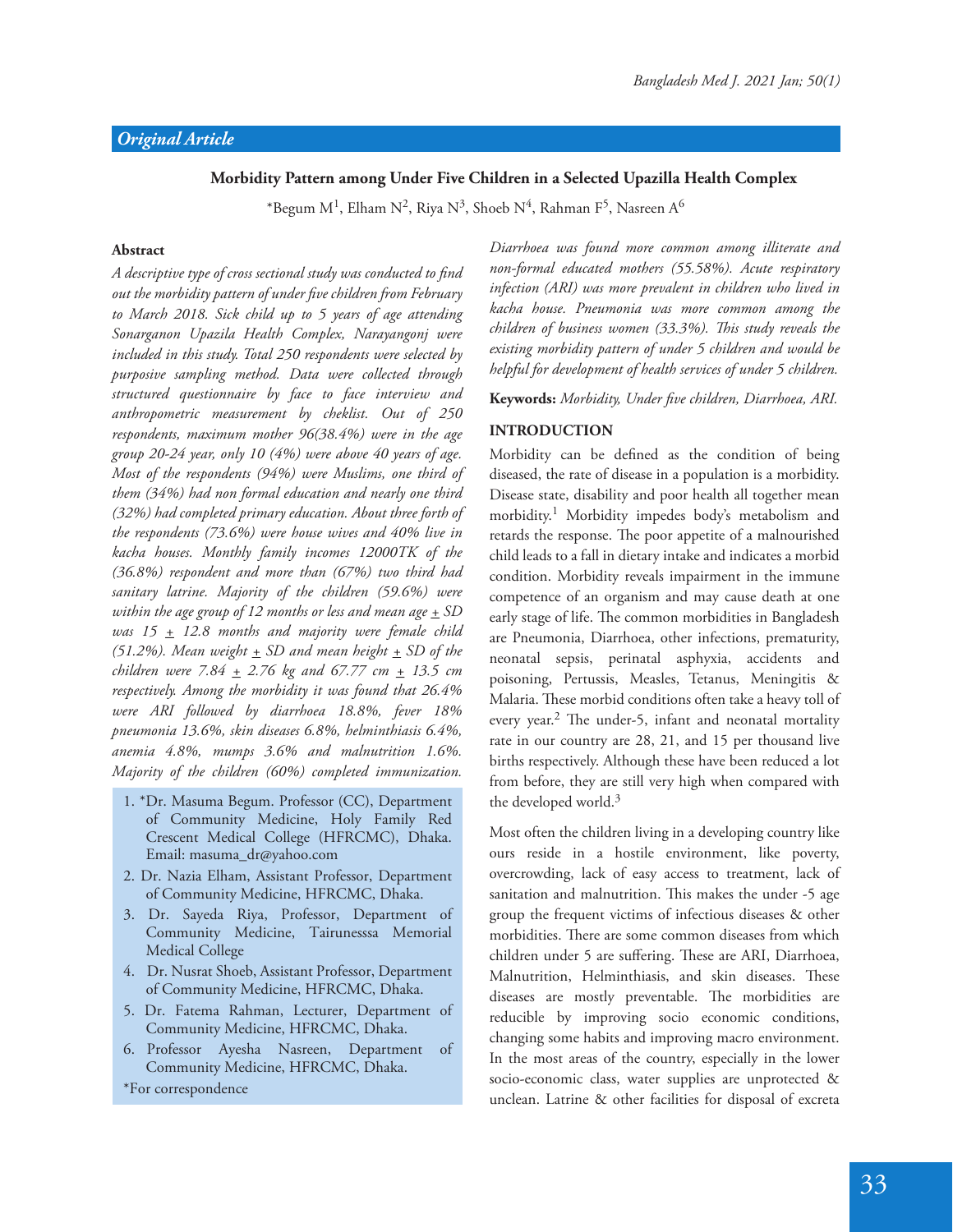are inadequate and impoverished. Houses hold rubbish, and garbage is usually dumped in the dwelling places or in the water supply which contaminates the source of water. As a result, high incidence of diarrhoeal diseases does occur. Diarrhea prevalence is usually high among under-five children and it is significantly prevalent among children aged between one to two years.<sup>6</sup>

Homes are poorly ventilated and overcrowded.<sup>5</sup> Smoke from the cooking stoves pollutes the air inside the house, and the polluted air, in turn, causes ARI.<sup>6</sup> ARI causes 23% of infant (0-1yrs) death and 25% death of 1-5 yrs age group. Respiratory infections account for 6% of the total global burden of disease which is a higher percentage compared with the burden of diarrheal disease, cancer, human immunodeficiency virus (HIV) infection, ischemic heart disease or malaria.<sup>7</sup>

Low levels of parental education increases morbidities. Mothers' education, and household economic status are significantly associated with childhood diarrhea.<sup>4</sup> There are also evidence available for a link between maternal education and child health in low and middle-income countries.8 However, vaccination is playing an important role in giving the children the strength to fight off diseases and disabilities.

### **MATERIALS AND METHODS**

A descriptive type of cross-sectional study was carried out to find out the morbidity pattern among under five children at Sonargaon Upazilla Health Complex. The total study period was from February to March, 2018. Sample was selected purposively and a total of 250 under five children were included in this study. All the under five children attending the hospital were considered as sample. A questionnaire was developed for collecting information for this study. For the collection of anthropometric data, measuring tape and weighting scale were used. The data was collected in every ward and outpatient department of the hospital where under five children were available. The data was collected by interviewing the mother, father or any attending guardian capable of providing necessary information.

### **RESULT**

Total number of 250 under five children were examined to findout their morbidity pattern.

Table I, shows the distribution of mothers by age, among the mothers 38.4% were at the age of 20 to 24 years followed by  $23.6\%$  at the age of  $25$  to  $29$  years. There were 4% respondents at the age of 40 and above years. A total 94% were Muslims & only 6% were Hindus. Total number of non-formal educated persons were 34%. The next group was the respondents with primary education which was 32% and graduate & above was 4.4%. Among the respondents 73.6% were housewives, followed by 14.8% garments workers, 5.2% service holders, 4% day labourers and 2.7% were business woman. It was observed that 46.8% respondent were living in pucca houses, 40.8% in kacha houses and 12.4% in tin-shed houses.

**Table I Sociodemographic characteristics of respondents (n=250)**

| <b>Attributes</b>         | <b>Groups</b>              | <b>Number</b> | Percentage %   |
|---------------------------|----------------------------|---------------|----------------|
| Age of the                | <20                        | 48            | 19.2           |
| <b>Mother</b>             | 20 to 24                   | 96            | 38.4           |
| (in year)                 | 25 to 29                   | 59            | 23.6           |
|                           | 30 to 34                   | 24            | 9.6            |
|                           | 35 to 39                   | 13            | 5.2            |
|                           | 40 and above               | 10            | 4              |
| Religion                  | Islam                      | 235           | 94             |
|                           | Hindu                      | 15            | 6              |
| <b>Education</b>          | Illiterate                 | 6             | 2.4            |
| level of                  | Non-formal                 | 85            | 34.0           |
| the                       | Primary                    | 80            | 32.0           |
| <b>Mother</b>             | Secondary                  | 68            | 27.2           |
|                           | Graduate and above         | 11            | 4.4            |
| Occupation                | Housewives                 | 184           | 73.6           |
| of the<br>Garments worker |                            | 37            | 14.8           |
| mother                    | Service holder             | 13            | 5.2            |
|                           | Day labourer               | 10            | $\overline{4}$ |
|                           | <b>Business</b> woman      |               | 2.7            |
| Housing                   | Kacha house                | 102           | 40.08          |
| of the                    | Pucca house                | 117           | 46.8           |
|                           | respondents Tin shed house | 31            | 12.4           |



**Figure-1:** Distribution of respondents by sanitary facilities  $(n=250)$ .

Regarding sanitary facilities the distribution of respondentrs by sanitary facilities 67% were using sanitary latrine and 33% were using kacha latrine.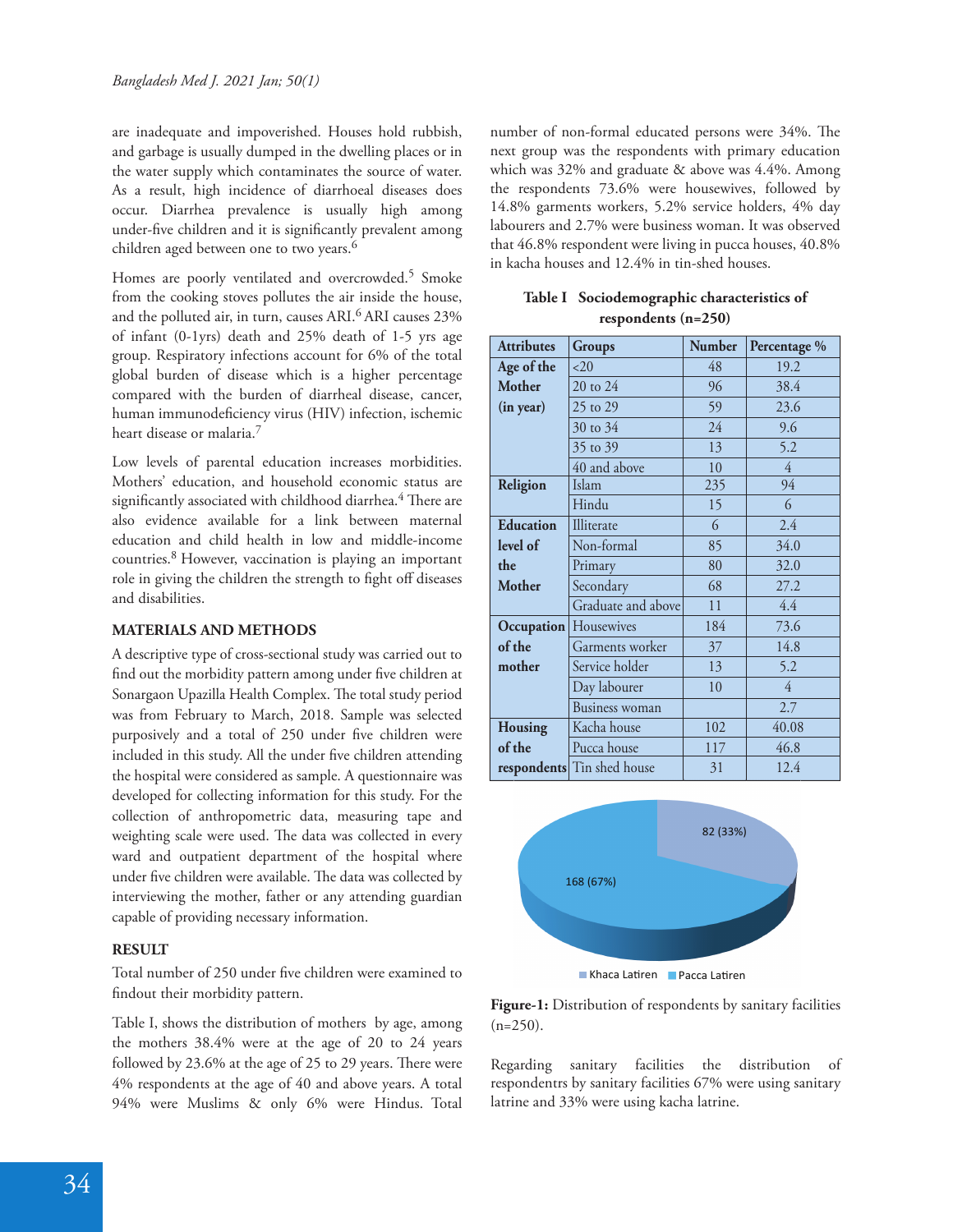

**Figure-2:** Distribution of the children by Gender (n=250)

Figure 2 shows about 128 (51.2%) children were girls and 122 (48.8%) children were boys.

Table II shows distribution of children, among the 250 children 59.6% belonged to less than 12 months age group, followed by 23.6% in 13 to 24 months age group. Mean $\pm$ SD age of the children was  $15.01 \pm 12.76$  months. It was observed that 25.2% children were within 61 to 70 cm height, 22.4% within 51 to 60 cm height and 20.8% within 71 to 80 cm height.. Mean height<sup>+</sup>SD of the children were 67.77<sup>+13.50</sup> cm. Among the children 49.2% were of 6.1 to 9 kg weight, followed by 23.6% of 3.1 to 6 kg weight, 2.8% were of 3 kg or less weight. Mean weight  $\pm$  SD of the children were 7.84 $\pm$ 2.76 kg.

| <b>Attributes</b>                         | Groups            | <b>Number</b>   | Percentage <sup>%</sup> |  |
|-------------------------------------------|-------------------|-----------------|-------------------------|--|
| Age                                       | 12 months or less | 149             | 59.6                    |  |
|                                           | 13 to 24 months   | 59              | 23.6                    |  |
|                                           | 25 to 36 months   | 20              | 8                       |  |
|                                           | 37 to 48 months   | 17              | 6.8                     |  |
|                                           | 49 to 60 months   | 05              | $\overline{2}$          |  |
| $SD=+12.76$ Months<br>$Mean=15.01$ months |                   |                 |                         |  |
| Height                                    | 50 cm or less     | 27              | 10.8                    |  |
|                                           | 51 to 60 cm       | 56              | 22.4                    |  |
|                                           | 61 to 70 cm       | 63              | 25.2                    |  |
|                                           | 71 to 80 cm       | 52              | 20.8                    |  |
|                                           | 81 to 90 cm       | 42              | 16.8                    |  |
|                                           | 90 cm and above   | 10              | 4                       |  |
| Mean= $67.77$ cm<br>$SD = +13.50$ cm      |                   |                 |                         |  |
| Weight                                    | 3 kg or less      | 07              | 2.8                     |  |
|                                           | $3.1$ to 6 kg     | 59              | 23.6                    |  |
|                                           | $6.1$ to $9$ kg   | 123             | 49.2                    |  |
|                                           | 9.1 to 12 kg      | 45              | 18                      |  |
|                                           | 12.1 to 15 kg     | 16              | 6.4                     |  |
|                                           | Mean= $7.84$ kg   | $SD = +2.76$ kg |                         |  |

**Table II Distribution of the children by age, height and weight (n=250)**

Distribution of the children by diseases pattern



**Figure 3:** Distribution of the children by diseases pattern  $(n=250)$ 

Figure 3 shows the distribution of children by disease patterns, 26.4% children suffered from ARI, 18.8% from Diarrhoea, 18% from fever and 13.6% from Pneumonia. There were children who suffered from skin disease (6.8%), Helminthiasis (6.4%), Anaemia (4.8%), Mums (3.6%) and malnutrition (1.6%) respectively.

Table III shows 94.8% respondents had adequate knowledge about breast feeding, 5.2 % had not adequate knowledge. About 28.8% took rice as their supplementary food. This was followed by suji  $(26\%)$ , milk  $(22.4\%)$ , Khichuri (21.8%) and 1.2% took fruits as their supplementary food.

| Attributes      | Groups     | Number | Percentage % |
|-----------------|------------|--------|--------------|
| Knowledge about | Inadequate | 13     | 5.2          |
| breast feeding  | knowledge  |        |              |
|                 | Adequate   | 237    | 94.8         |
|                 | knowledge  |        |              |
| Supplementary   | Khichuri   | 54     | 21.6         |
| food            | Shuji      | 65     | 26           |
|                 | Rice       | 72     | 28.8         |
|                 | Fruits     | 03     | 1.2          |
|                 | Milk       | 56     | 22.4         |

**Table III Knowledge of breast feeding and type of supplementary food of children (n=250)**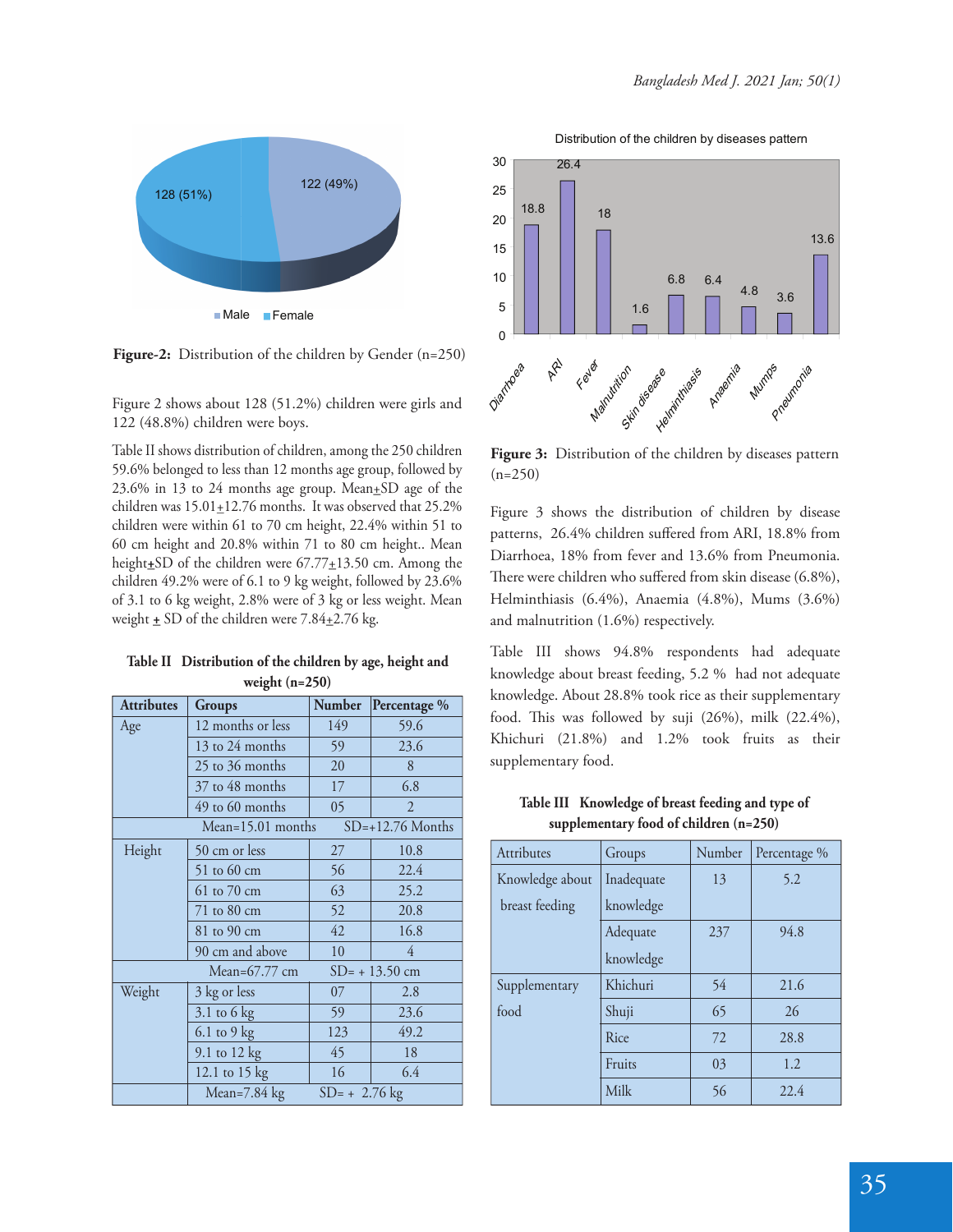

**Figure 4:** Distribution of the children by immunization status

Figure 4 shows the immunization status of children, 58.8% children were completely immunized and 41.2% were incomplete immunization.

Table IV shows that 33.33% and 16.25% children of illiterate and primary educated mothers respectively suffered from diarrhoea. The children of higher secondary and graduate mothers suffered 15.4% and 9%. Prevalence of ARI was 29.4% among the children living in Kacha house, 25.8% living in tin-shed house and 23.9% living in pacca houses. The occurrence of pneumonia was 33.3% among the children of business women and 31% in children of service holder and 13% aong children of house wives.

**Table IV: Relationship between morbidity of children and mothers' factors**

| <b>Factors</b>         | Morbidity          |                   |  |
|------------------------|--------------------|-------------------|--|
| <b>Educational</b>     | <b>Diarrhoea</b>   | <b>Diarrhoea</b>  |  |
| <b>Status</b>          | Present            | Absent            |  |
| Illiterate             | 2 (33.33%)         | $4(66.66\%)$      |  |
| Non formal education   | 19 (22.35%)        | 66(77.65%)        |  |
| Primary                | 13 (16.25%)        | 67(83.75)         |  |
| Up to class $X$        | 7(24%)             | 22(76%)           |  |
| Secondary              | 3(11.5%)           | 23(88.5%)         |  |
| Higher, Secondary      | $2(15.4\%)$        | 11(84.6%)         |  |
| Graduate and above     | 1(9%)              | 10(91%)           |  |
| <b>Type of housing</b> | <b>ARI</b> Present | <b>ARI</b> Absent |  |
| Kacha House            | 30(29.4%)          | 72(70.6%)         |  |
| Pacca                  | 28(23.9%)          | 89(76.1%)         |  |
| Tin-shed               | $8(25.8\%)$        | 23(74.2%)         |  |
| Occupation of          | Pneumonia          | Pneumonia         |  |
| mother                 | <b>Present</b>     | Absent            |  |
| Housewife              | 24(13%)            | 160(87%)          |  |
| Service                | 4(31%)             | 9(69%)            |  |
| Garments workers       | $4(10.8\%)$        | 33(89.2%)         |  |
| Day labor              | $0(0\%)$           | 10(100%)          |  |
| <b>Business</b>        | 2(33.3%)           | $4(66.7\%)$       |  |

# **DISCUSSION**

In this study when demographic data were analyzed it was found that among 250 respondents 102 (40.8%) resided in Kacha house, 117 (46.8%) in pacca house and only 31(12.4%) in Tin shed house. According to a survey report of Bangladesh Bureau of Statistics, more than half of the countries total population live in Kacha houses.9 Regarding sanitary facility majority 168(67%) were using Sanitary facilities using sanitary latrine and rest 82(33%) were using khacca latrine. According to the Bangladesh Bureau of Statistics (BBS) and UNICEF, the proportion of households using sanitary latrines in rural areas was 49.9% in 2009.<sup>10</sup>

Male female ratio of children in 61:64. Mean height of child were  $67.77 \pm 13.5$ cm. Majority  $63(25.2\%)$  were belong to 61 to 70 cm of height and lonely 10(4%) were belong to 90cm and above. Mean weight of children were 7.84  $\pm$  2.76 kg. Maximum 123 (49.2%) belong to the wt. 6.1 to 9 kg only 16 (6.4%) were belong to weight 12.1 to 15 kg. Maximum 143(58.8%) child had completed Immunization and 103 (41.2) were not completed immunization. A study conducted from Secondary dataset from Bangladesh Demographic and Health Survey shows about 86% of the children were fully immunized which is much higher than our finding.<sup>11</sup>

In this study, it was found that ARI is the major cause of morbidity among under five children, 66(26.4%) followed by dirarrhoea.<sup>9</sup> 47(18.8%) which supports the WHO. WHO report from state of world children's 98 shows that annual death of under five children by main causes are ARI (30%) and dirarrhoeal diseases (28%).<sup>12</sup> Another report from WHO bulletin 1996-97 shows that, ARI accounts for 30% to 50% of pediatric hospitalization in most developing countries. 33% of deaths of under five children in 1995 were due to ARI, pneumonia.<sup>13</sup> The study observed that, major cause of under-five morbidity is Diarrhoea, ARI, Fever, pneumonia, which was also found in WHO report explaining the most common enemies of the world children includes several diseases that kill over 8 million children a year in developing countries. These are diarrhoea, Pneumonia, measles, ARI, malnutritional etc. Out of 8 million under five child deaths, 4.5 million die from ARI, 2.5 million die from diarrhoea and 0.6 million die from other diseases. Considering the occurrences of diseases among under five children, it was found that, ARI, diarrhoea, fever, pneumonia, helminthiasis, fever. were the major causes of their illness .A morbidity study carried out in 350 children below 5 years, in a sindhi colony in Raja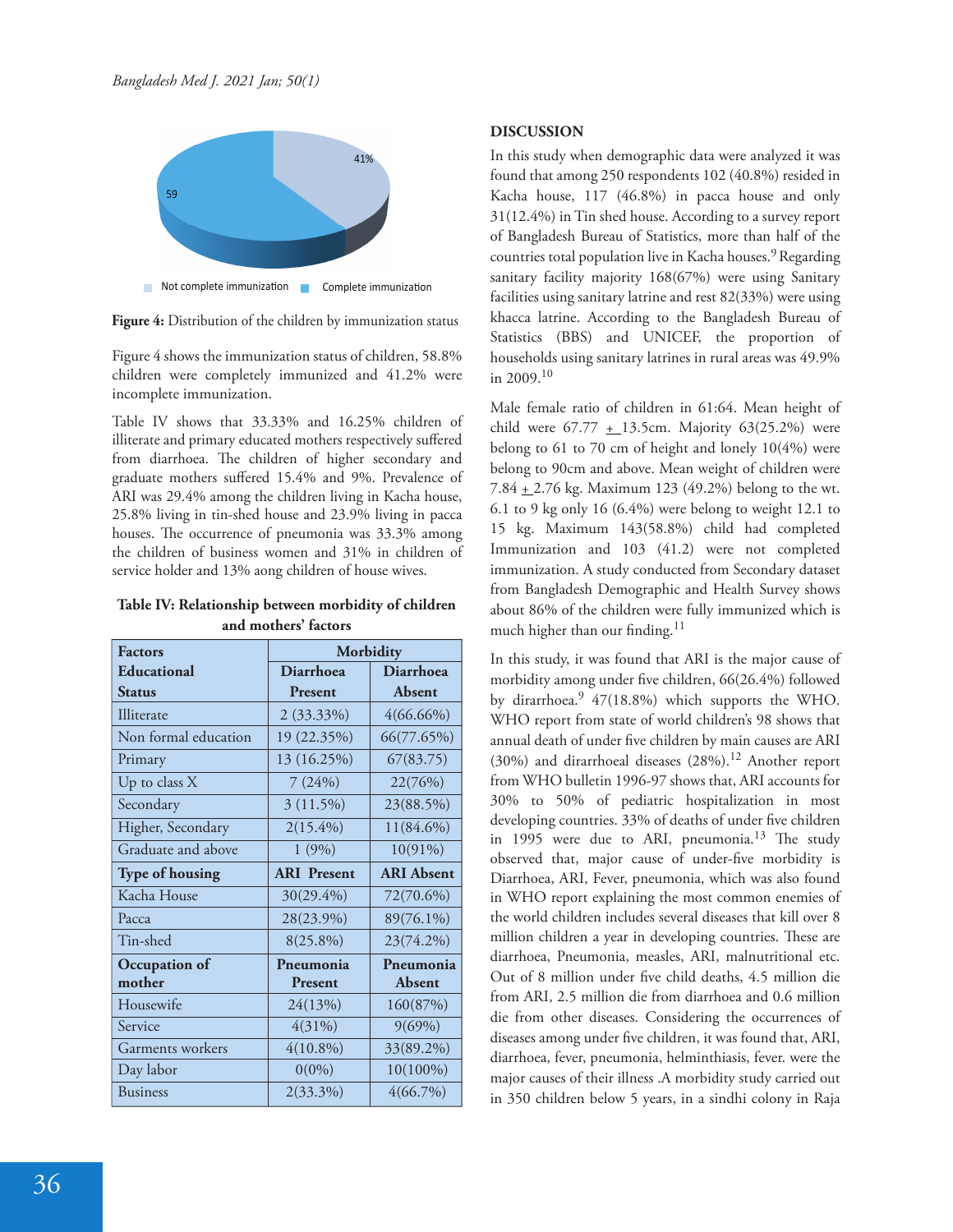Park of Jaypur city India, Sharma et al <sup>14</sup> showed that, a majority of children (78%) suffered from one or more diseases like ARI, diarrhoea, pneumonia and helminthiasis which were leading causes of illness.

The majority of children in this study were under 12 month's age group indicating higher morbidity in lower age group. It is supported by a hospital-based study by Amin R et al who showed that 55% of total morbidity occurred in 0-12 months of age and highest mortality was due to ARI (23.7%), diarrhoeal disease (34.6%) and fever  $(2%)$  also prevalent among this age group. The study found higher incidence of diarrhoea among lower educational status.<sup>15</sup>

A study done in Ghana on factors associated with childrens' Diarrhoea and ARI shows Children under-5 years old whose mothers had a secondary or higher education had a lower prevalence of diarrhoea compared to children whose mothers had no formal education.<sup>16</sup>

It was found that children of illiterate mothers suffered more from diarrhoea 13(22%) than the literate mothers. A study among 0-4 years children of urban community of Abidjan by Domande et al revealed that low literacy and poor socioeconomic condition and lack of water supply within the house were the associated factor responsible for occurrence of diseases such as diarrhoea, ARI etc.<sup>17</sup>

The study observed higher incidence of ARI in lower living condition (Kacha house) I,e 29% . A longitudinal study by Mitra N was carried out in West Bengal on ARI among rural under-fives showed that overall incidence density rate of ARI episodes was 19.57/100 person months at risk. Risk ratio analysis showed that, low socio-economic class, low birth weight, malnutrition of the children, low standard of living and indoor smoke pollution were significantly associated with increasing number of ARI episodes.<sup>18</sup> The study showed that, the occurrence of pneumonia was more among the children of service holder mothers (33.3%) and Business women (33.3%) than the children of house wives (13.2%). It indicates that lack of care was responsible for the occurrence of disease among children. The study revealed that major causes of morbidity among under five children were ARI 46 (26.4%) and diarrhoea 33(19%) which supports another study by Anandhi CL et al. who conducted a cross sectional study on acute morbidity in under five children in a rural area of Haryana, India found that out of 980 under five children 81 had diarrhoea and 78 had ARI. These two diseases are more prevalent among under five children.<sup>19</sup>

# **CONCLUSIONS**

Study shows that most of the mothers was young adult and are Muslims. Most of them were housewives, primary educated, residing in kacha houses and used sanitary latrine. Maximum children were below one year of age and female child. Most of the children completed immunization. ARI was most common morbid condition followed by diarrhoea, fever, pneumonia and others. ARI was more prevalent in children who lived in Kacha houses and pneumonia was more common among the children of business women. Findings of this study may be a useful basis for future research.

### **REFERENCES**

- 1. Moy R. Integrated management of childhood illness. Journal of Tropical Pediatrics 1998 Aug; 44 (4): 190-1.
- 2. The world Summit for children; a UNICEF publication.
- 3. Report on Bangladesh Sample Vital Statistics 2020, June 2021
- 4. Woldu, W., Bitew, B.D. & Gizaw, Z. Socioeconomic factors associated with diarrheal diseases among under-five children of the nomadic population in northeast Ethiopia. Trop Med Health 44, 40 (2016).
- 5. Mishra V. Rather-ford RD. Cooking smoke increases the risk of acute respiratory infection in children. National Family Health Survey Bulletin 1997sep;(8) 1-4.
- 6. Noman A. Acute Respiraton Infection, Shasthya Tathya Aug 2000 ; p:67.
- 7. World Health Organization. ICD-10: International statisticalclassification of diseases and related health problems:tenth revision. 2nd ed; 2017. Available:http://apps.who.int/iris/handle/10 665/42980.
- 8. Mensch BS, Chuang EK, Melnikas AJ, Psaki SR. Evidence for causal links between education and maternal and child health: systematic review. Trop Med Int Health. 2019 May;24(5):504-522. doi: 10.1111/tmi.13218. Epub 2019 Mar 28. PMID: 30767343; PMCID: PMC6519047
- 9. Preliminary Report on Economic Census. BBS, November 2013